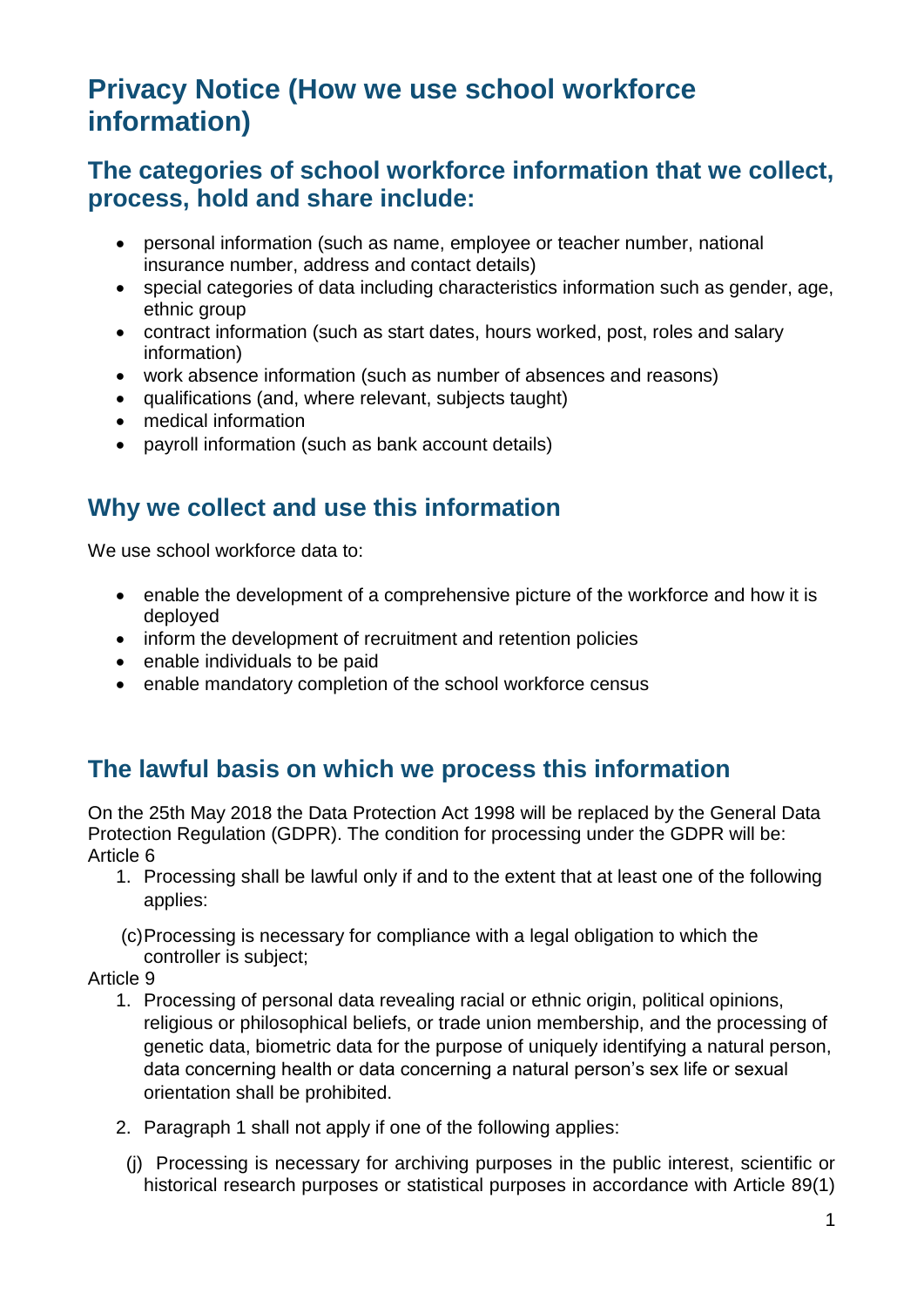based on Union or Member State law which shall be proportionate to the aim pursued, respect the essence of the right to data protection and provide for suitable and specific measures to safeguard the fundamental rights and the interests of the data subject.

Education Act 2005 sections 113 and 114 - is a statutory requirement on schools and local authorities for the submission of the school workforce census return, including a set of individual staff records.

# **Collecting this information**

Whilst the majority of information you provide to us is mandatory, some of it is provided to us on a voluntary basis. In order to comply with data protection legislation, we will inform you whether you are required to provide certain school workforce information to us or if you have a choice in this.

### **Storing this information**

We hold school workforce data for the length of time recommended by Lancashire County Council, as detailed in the Retention Policy.

### **Who we share this information with**

We routinely share this information with:

- our local authority
- the Department for Education (DfE)
- potential employers who request a recruitment reference
- Teachers 2 Parents
- Third party data processors systems that manage data on our behalf (such as SIMS.net who provide our data management system)

#### **Why we share school workforce information**

We do not share information about workforce members with anyone without consent unless the law and our policies allow us to do so.

#### **Local authority**

We are required to share information about our workforce members with our local authority (LA) under section 5 of the Education (Supply of Information about the School Workforce) (England) Regulations 2007 and amendments.

#### **Department for Education (DfE)**

We share personal data with the Department for Education (DfE) on a statutory basis. This data sharing underpins workforce policy monitoring, evaluation, and links to school funding / expenditure and the assessment educational attainment.

We are required to share information about our school employees with our local authority (LA) and the Department for Education (DfE) under section 5 of the Education (Supply of Information about the School Workforce) (England) Regulations 2007 and amendments.

### **Data collection requirements**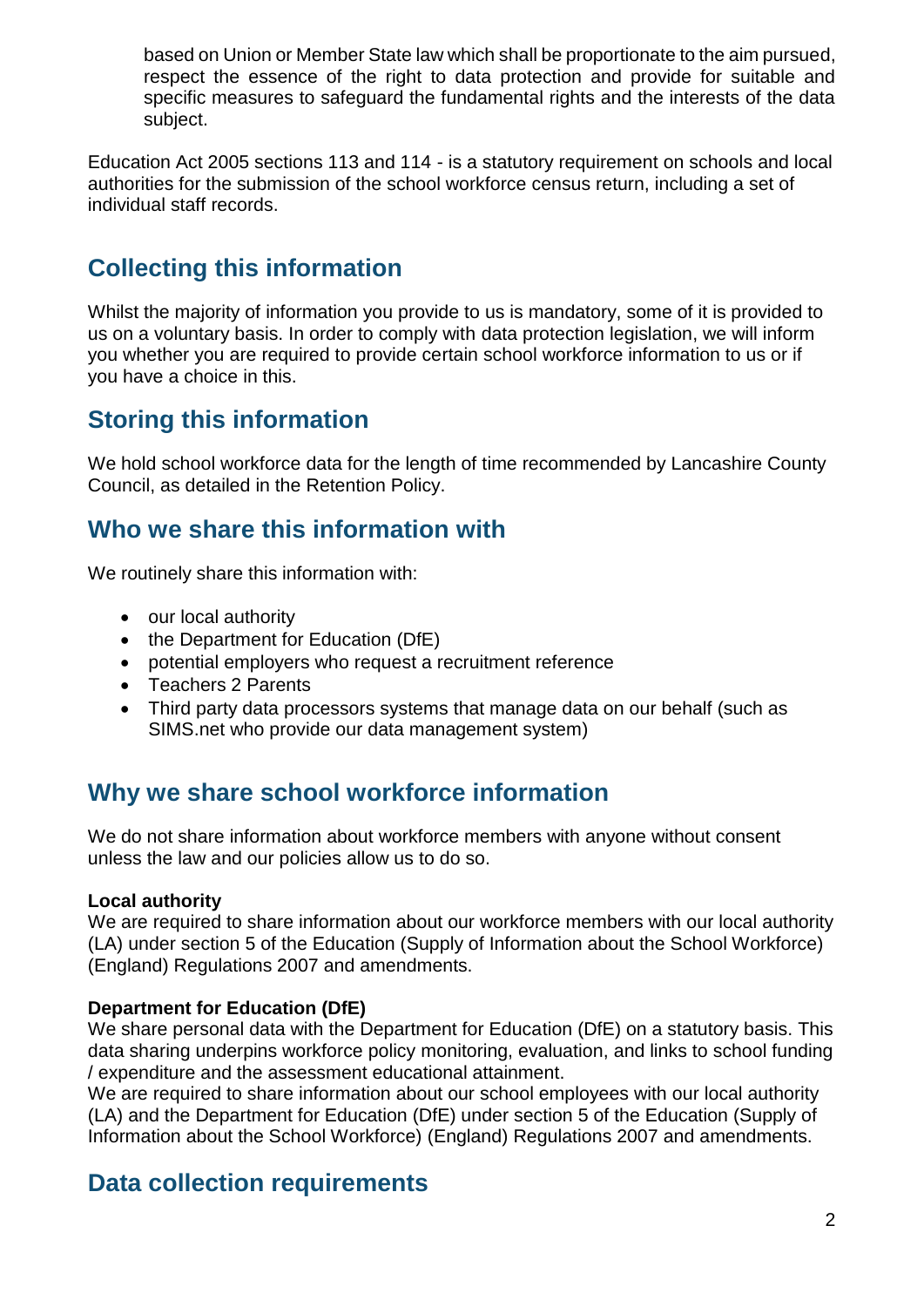The DfE collects and processes personal data relating to those employed by schools (including Multi Academy Trusts) and local authorities that work in state funded schools (including all maintained schools, all academies and free schools and all special schools including Pupil Referral Units and Alternative Provision). All state funded schools are required to make a census submission because it is a statutory return under sections 113 and 114 of the Education Act 2005

To find out more about the data collection requirements placed on us by the Department for Education including the data that we share with them, go to [https://www.gov.uk/education/data-collection-and-censuses-for-schools.](https://www.gov.uk/education/data-collection-and-censuses-for-schools)

The department may share information about school employees with third parties who promote the education or well-being of children or the effective deployment of school staff in England by:

- conducting research or analysis
- producing statistics
- providing information, advice or guidance

The department has robust processes in place to ensure that the confidentiality of personal data is maintained and there are stringent controls in place regarding access to it and its use. Decisions on whether DfE releases personal data to third parties are subject to a strict approval process and based on a detailed assessment of:

- who is requesting the data
- the purpose for which it is required
- the level and sensitivity of data requested; and
- the arrangements in place to securely store and handle the data

To be granted access to school workforce information, organisations must comply with its strict terms and conditions covering the confidentiality and handling of the data, security arrangements and retention and use of the data.

For more information about the department's data sharing process, please visit: <https://www.gov.uk/data-protection-how-we-collect-and-share-research-data>

To contact the department:<https://www.gov.uk/contact-dfe>

### **Requesting access to your personal data**

Under data protection legislation, you have the right to request access to information about you that we hold. To make a request for your personal information, contact our School Administrator.

You also have the right to:

- object to processing of personal data that is likely to cause, or is causing, damage or distress
- prevent processing for the purpose of direct marketing
- object to decisions being taken by automated means
- in certain circumstances, have inaccurate personal data rectified, blocked, erased or destroyed; and